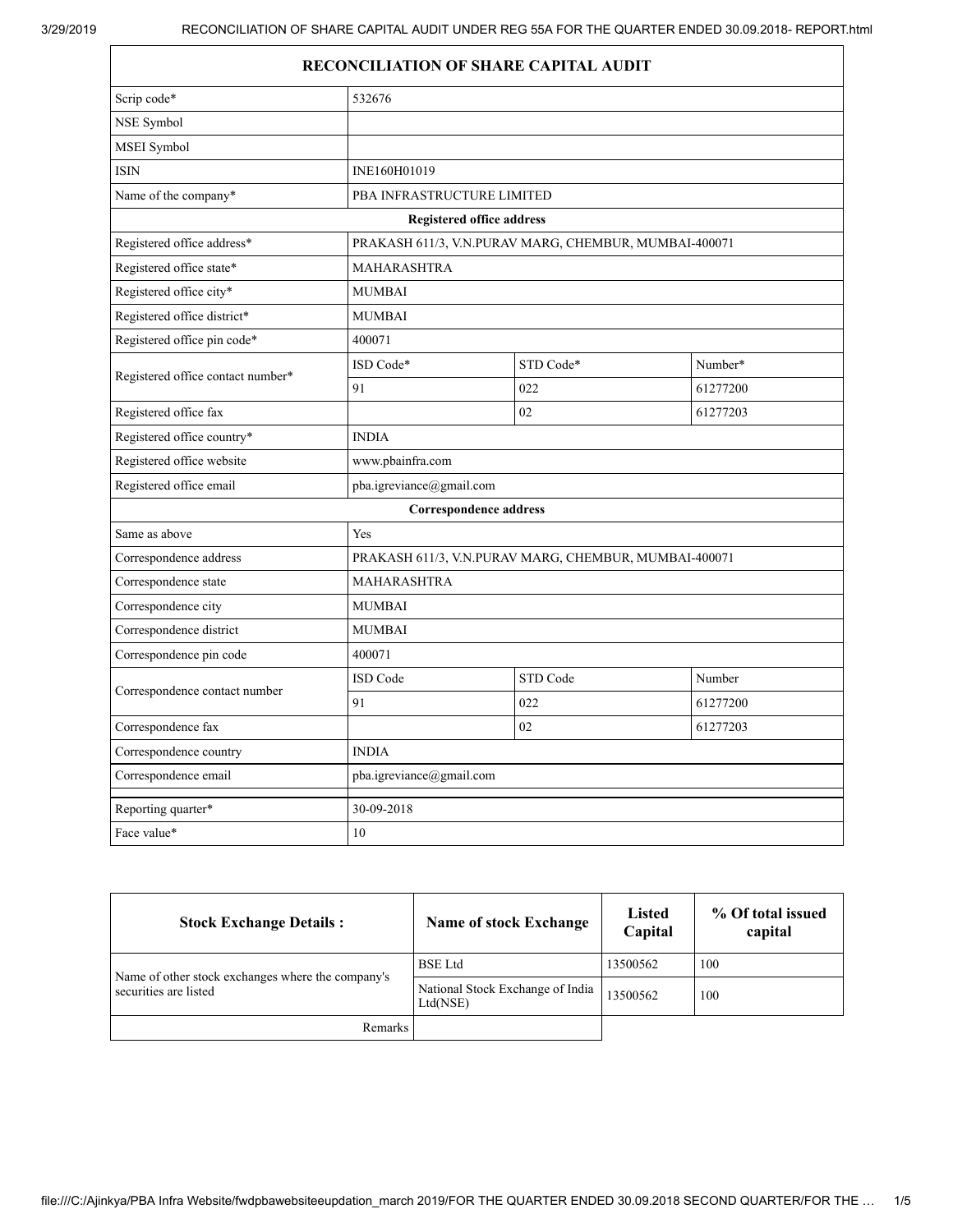| <b>Capital Details:</b>                                                           |                  |                           |  |
|-----------------------------------------------------------------------------------|------------------|---------------------------|--|
|                                                                                   | Number of shares | % Of total issued capital |  |
| Issued capital*                                                                   | 13500562         |                           |  |
| Listed capital (BSE) (As per company records)*                                    | 13500562         | 100                       |  |
| Held in dematerialised form in CDSL <sup>*</sup>                                  | 3394991          | 25.15                     |  |
| Held in dematerialised form in NSDL*                                              | 10105565         | 74.85                     |  |
| Physical*                                                                         | 6                | $\mathbf{0}$              |  |
| Total no.of shares*                                                               | 13500562         | 100                       |  |
| Reasons for difference if any, Between issued capital and listed capital*         | $\theta$         |                           |  |
| Reasons for difference if any, Between issued capital and total number of shares* | $\Omega$         |                           |  |
| Reasons for difference if any, Between listed capital and total number of shares* | $\Omega$         |                           |  |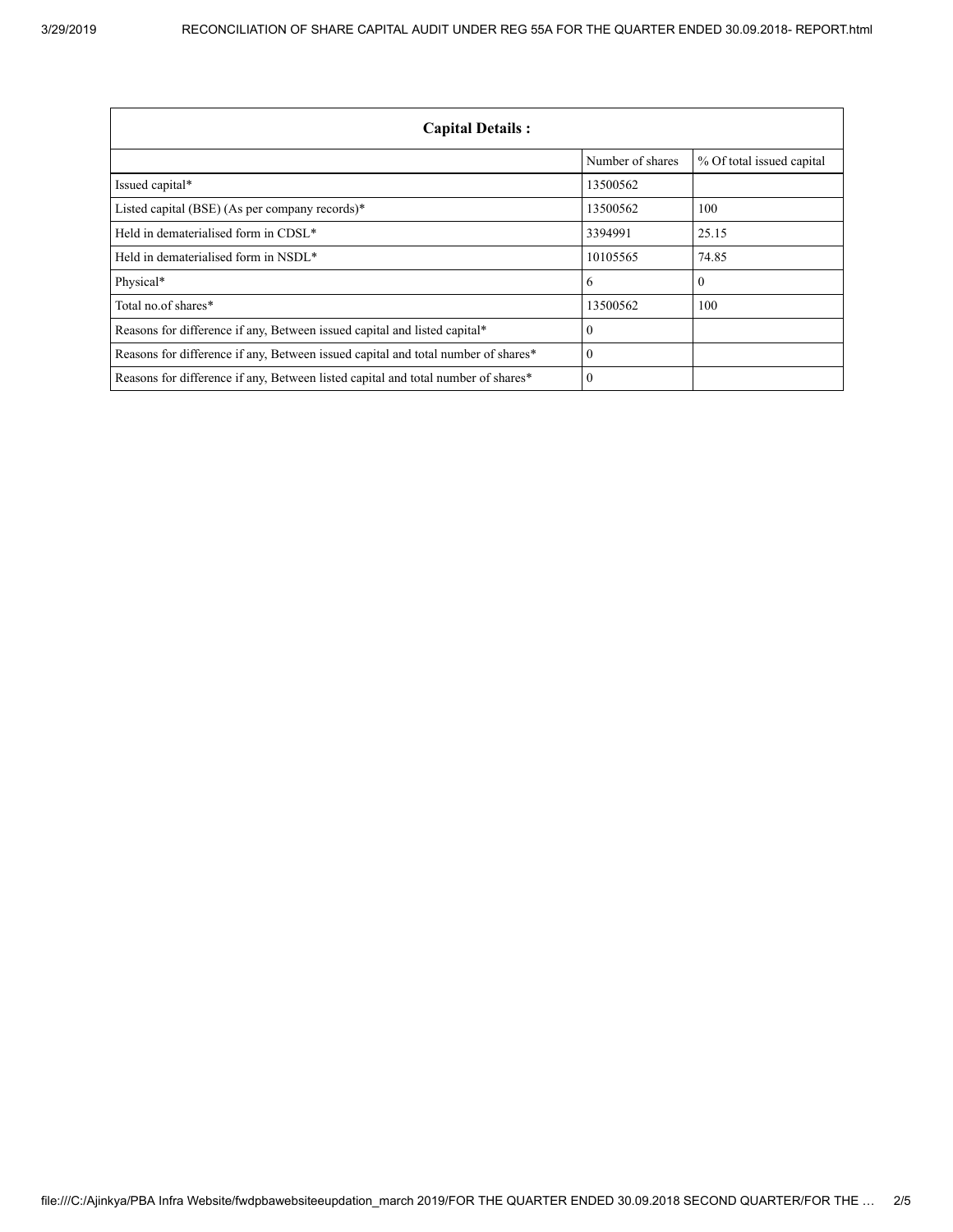Certifying the details of changes in share capital during the quarter under consideration as per Table below :

Whether changes during the quarter\* No

Register of members is updated\* Yes If not, Updated upto which date Reference of previous quarter with regards to excess dematerialised shares, If any. NA Has the company resolved the matter (excess dematerialised shares mentioned above) in the current quarter ?\* NA If not, Reason why ?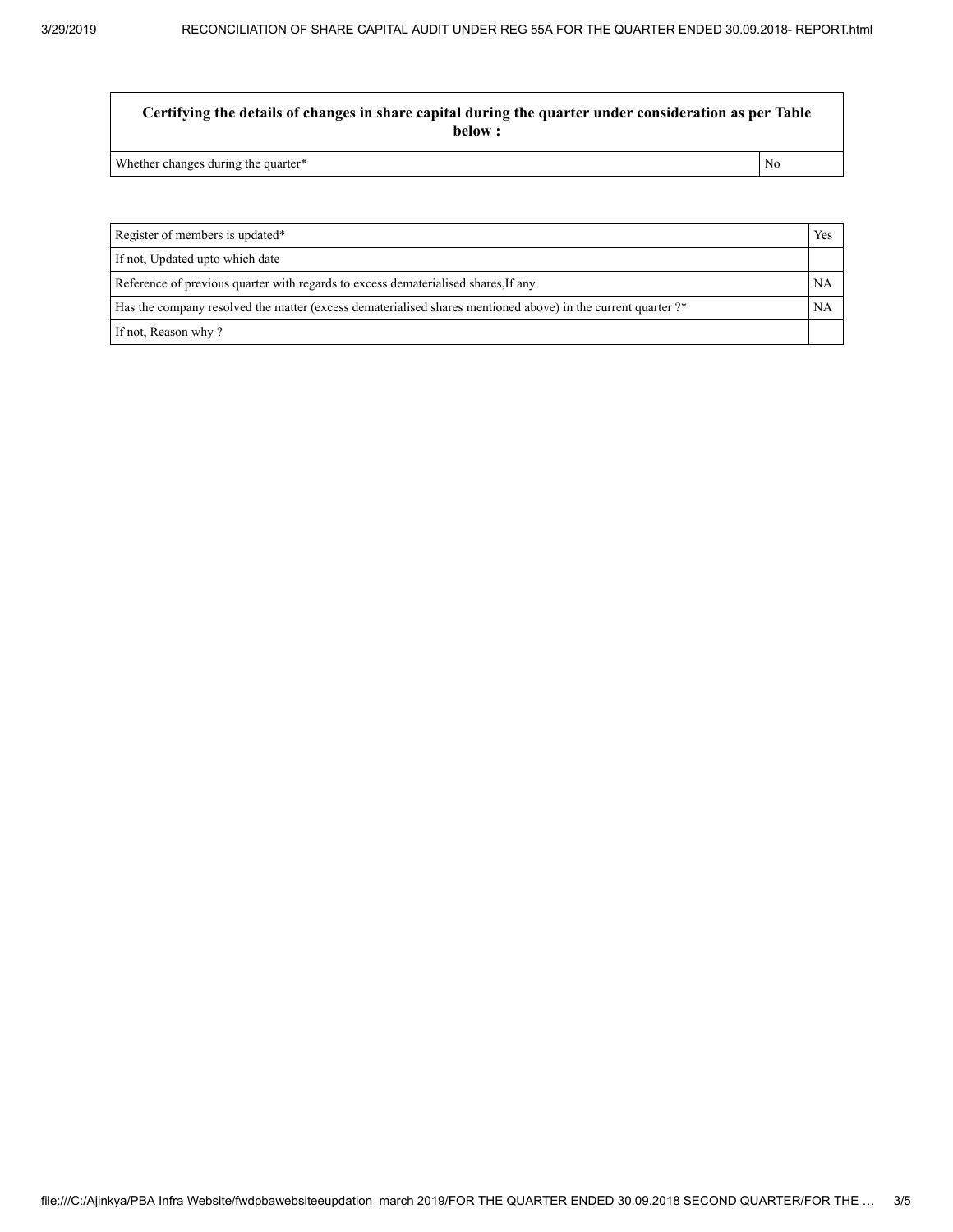| Mentioned the total no.of requests, If any, confirmed after 21 days and the total no.of requests pending<br>beyond 21 days with the reasons for delay |                 |               |                   |
|-------------------------------------------------------------------------------------------------------------------------------------------------------|-----------------|---------------|-------------------|
| Total no.of demat requests                                                                                                                            | No.of requests* | No of shares* | Reasons for delay |
| Confirmed after 21 days*                                                                                                                              |                 |               |                   |
| Pending for more than 21 days*                                                                                                                        |                 |               |                   |
| Remarks                                                                                                                                               |                 |               |                   |

| <b>Compliance Officer Details</b> |                           |  |
|-----------------------------------|---------------------------|--|
| Name of the compliance officer*   | <b>JACINTHA CASTELINO</b> |  |
| Designation*                      | <b>COMPANY SECRETARY</b>  |  |
| Membership Nos                    | 9798                      |  |
| Telephone no.*                    | 022-26602170              |  |
| Fax no.                           | -                         |  |
| E-mail id*                        | jessyindia25@gmail.com    |  |